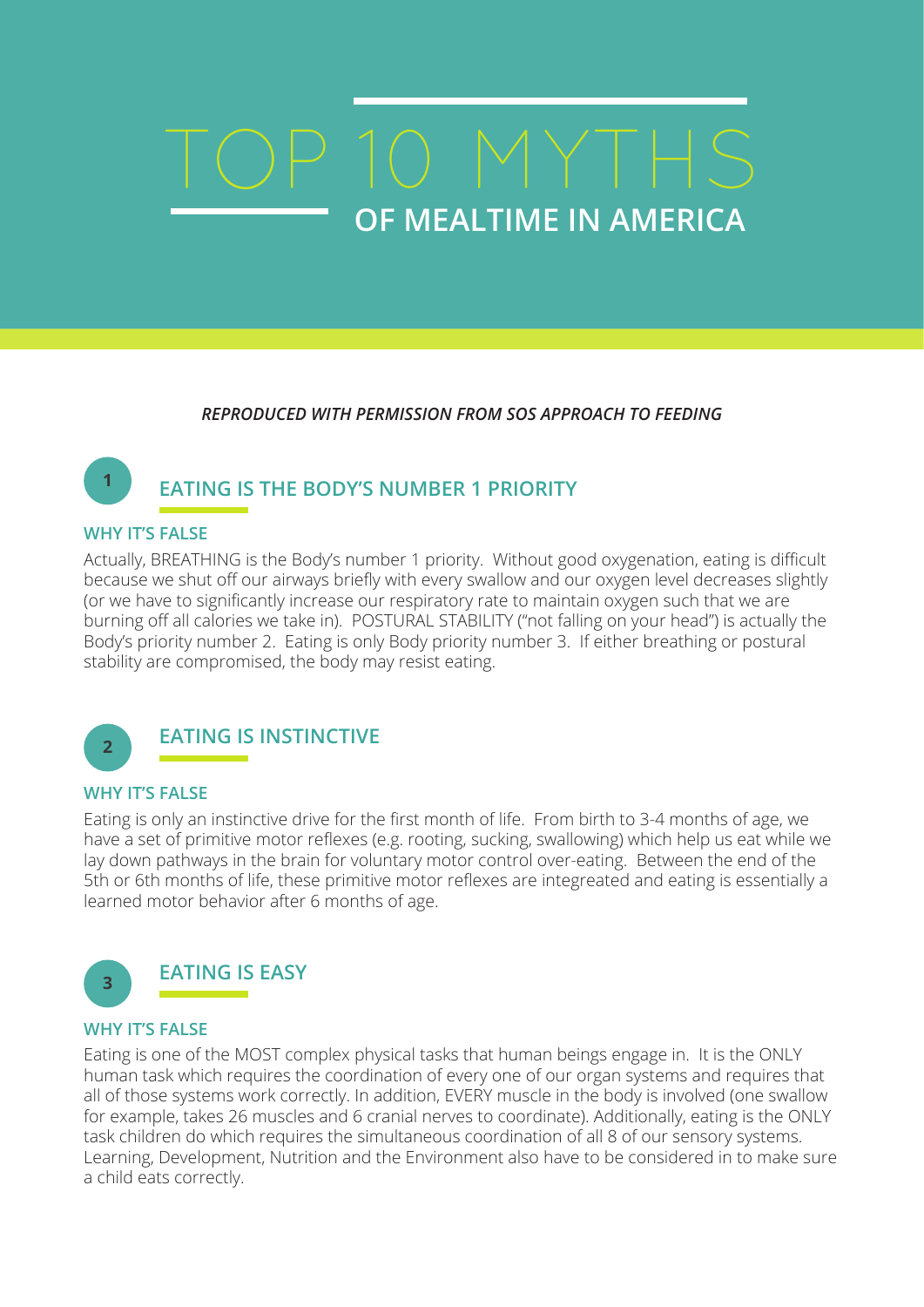# **<sup>4</sup> EATING IS A 2 STEP PROCESS: 1-YOU SIT DOWN 2-YOU EAT**

#### **WHY IT'S FAI SF**

There are actually about 25 steps for typically developing children and 32 steps or more for children with feeding problems, in the process of learning to eat.

# **<sup>5</sup> IS IS NOT APPROPRIATE TO TOUCH OR PLAY WITH YOUR FOOD**

#### **WHY IT'S FAI SF**

Wearing your food is part of the normal developmental process of learning to eat it. You can learn a great deal about the foods, BEFORE they ever get into your mouth, by touching them and playing with them first. It is "play with a purpose" that teaches a child the "physics of the foods" before the foods ever get into their mouth. Being messy is an important part of learning to eat.



### **CHILDREN WHO ARE HUNGRY ENOUGH, WILL EAT AND NOT STARVE THEMSELVES**

#### **WHY IT'S FALSE**

This is true for about 94-96% of children. For the other 4-6% of the pediatric population who have feeding problems, they will "starve" themselves (usually inadvertently however). For the majority of children with feeding difficulties, eating doesn't work and/or it hurts, and NO amount of hunger is going to overcome that fact. Children are organized simply; if it hurts, don't do it. If it doesn't work; cry and/or run away. Also, for children who have skill or medical problems with eating, their appetite often becomes suppressed over time, such that they no longer respond correctly to appetite as a cue to eat a sufficient number of calories.

# **CHILDREN ONLY NEED TO EAT 3 TIMES A DAY**

#### **WHY IT'S FALSE**

**7**

In order to meet their daily calorie requirements, children would have to eat adult sized meals if they only ate 3 times a day. Given their small stomachs and attention spans, it takes most children 5-6 meals a day to get in enough calories for proper growth and development.